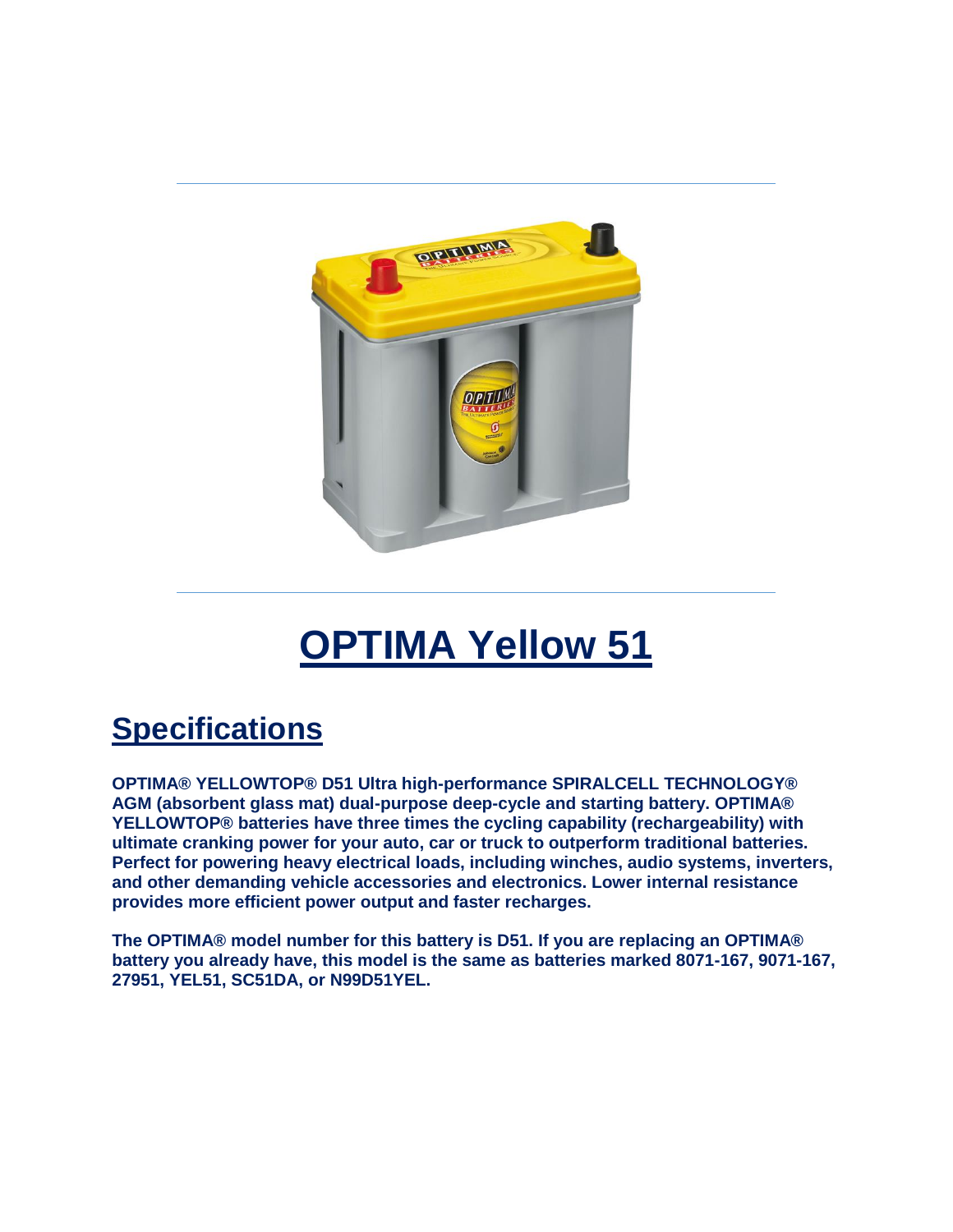| <b>Battery Model:</b> | <b>D51</b>       |
|-----------------------|------------------|
| <b>Part Number:</b>   | 8071-167         |
| <b>NSN:</b>           | 6140-01-523-6288 |
| <b>UPC Code:</b>      | 8 11405 00007 2  |

| <b>Performance Data</b>                         |                                                                            |  |
|-------------------------------------------------|----------------------------------------------------------------------------|--|
| <b>Cold Cranking Amps:</b>                      | 450                                                                        |  |
| <b>Cranking Amps:</b>                           | 575                                                                        |  |
| <b>Nominal Voltage:</b>                         | 12 volts                                                                   |  |
| <b>Open Circuit Voltage (fully</b><br>charged): | 13.1 volts                                                                 |  |
| <b>Internal Resistance (fully</b><br>charged):  | 0.0046 ohms                                                                |  |
| <b>Capacity:</b>                                | 38 Ah (C/20)                                                               |  |
| <b>Reserve Capacity:</b>                        | BCI: 66 minutes (25 amp discharge, 80°F (26.7°C),<br>to 10.5 volts cutoff) |  |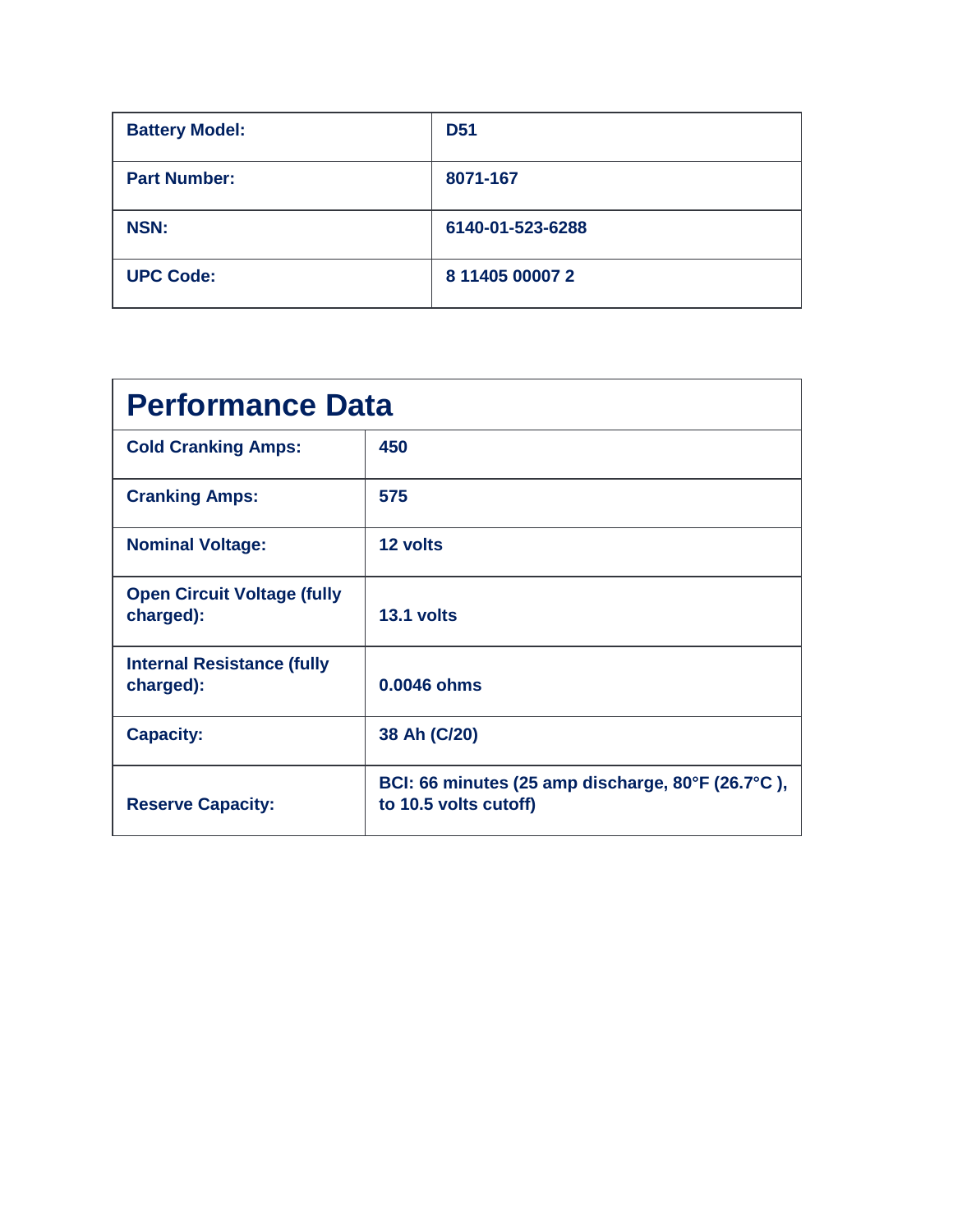| <b>Physical Characteristics</b> |                                                                                                                 |  |
|---------------------------------|-----------------------------------------------------------------------------------------------------------------|--|
| <b>Plate</b><br>Design:         | High purity lead-tin alloy. Wound cell configuration utilizing<br>proprietary<br><b>SPIRALCELL TECHNOLOGY®.</b> |  |
| <b>Electrolyte:</b>             | Sulfuric acid, H <sub>2</sub> SO <sub>4</sub>                                                                   |  |
| Case:                           | <b>Polypropylene</b>                                                                                            |  |
| <b>Case Color:</b>              | <b>Light Gray</b>                                                                                               |  |
| <b>Cover Color:</b>             | "OPTIMA" Yellow                                                                                                 |  |
| <b>Group Size:</b>              | <b>BCI: 51</b>                                                                                                  |  |
| <b>Post Type:</b>               | <b>SAE Post</b>                                                                                                 |  |
| <b>Weight:</b>                  | <b>26 lb</b>                                                                                                    |  |
| Length:                         | 9.31 in                                                                                                         |  |
| Width:                          | 5.06 in                                                                                                         |  |
| Height:                         | 8.94 in                                                                                                         |  |

| <b>Power</b>                |          |
|-----------------------------|----------|
| CCA (BCI 0 <sup>o</sup> F): | 450 amps |
| <b>MCA (BCI 32°F):</b>      | 575 amps |